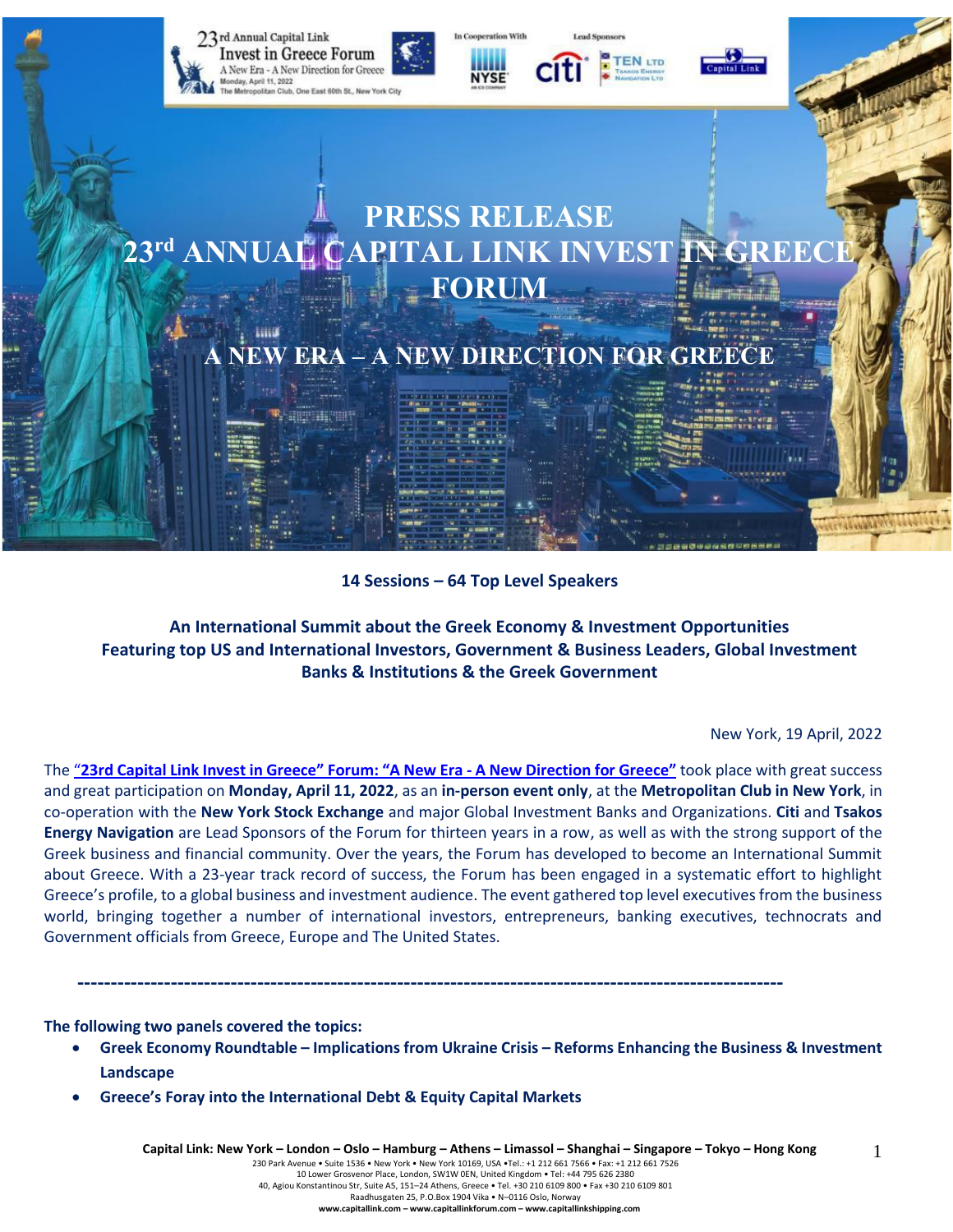#### **GREEK ECONOMY ROUNDTABLE – IMPLICATIONS FROM UKRAINE CRISIS – REFORMS ENHANCING THE BUSINESS & INVESTMENT LANDSCAPE**

**[Panel Photos](https://forums.capitallink.com/greece/2021/images/zip/GREEK-ECONOMY-ROUNDTABLE.zip)**

#### **[Youtube](https://www.youtube.com/watch?v=Bs1qh8RgN8U) Video**



#### **Moderator: Mr. George Bersis,** *Partner –* **POTAMITISVEKRIS**

"The New Restructuring & Bankruptcy Code – Speeding the Adjudication of Justice": **Panelists:**

- **"Reinforcing Greece's Public Revenue & Taxation System": Mr. George Pitsilis -** *Governor* – *Independent Authority for Public Revenue –* **Hellenic Republic**
- **"Labor & Pension Reform": H.E. Panos Tsakloglou,** *Deputy Minister of Labour & Social Affairs –* **Hellenic Republic**
- **Dr. Tasos Anastasatos**, *Group Chief Economist, Deputy General Manager* **EUROBANK**
- **Mr. Filippo Taddei,** *Senior European Economist, Executive Director* **– Goldman Sachs International**

**Mr. George Bersis,** *Partner –* **POTAMITISVEKRIS, stated that**: "This panel will discuss the implications from the Ukraine Crisis and will present certain landmark reforms enhancing the business and investment landscape.

One of these reforms involves the overhauling of the whole Greek bankruptcy framework through a new law that replaced all prior laws. The new framework introduced the following main breakthroughs:

The creation of an electronic platform for the out of court (OCW) settlement of debts, on a purely consensual basis but with the help of an algorithmic tool. This is limited to financial institutions and the state and is purely out-of-court.

The new law also transposes the Restructuring Directive (1023/2019). Our restructuring proceeding is now fully in line with the Directive, Greece being one of the first EU countries to meet the original transposition deadline. It is also streamlined and simple and has already led to an increase in the number of restructuring agreements filed for ratification and an increase in the number of agreements actually ratified.

There have been major changes to the main bankruptcy proceeding, some of which involve the provision of a second chance to failed entrepreneurs but also to overindebted consumers.

For larger businesses, the process is more complex but still substantially streamlined compared to the previous regime. Now the court that declares a larger business bankrupt decides on either piecemeal liquidation of the estate or sale of the business as a going-concern.

The new law regulates the insolvency profession and allows not only individuals but also legal entities to be appointed as trustees. It provides for issues such as certification, liability insurance, code of conduct and control of professional misconduct.

2

230 Park Avenue • Suite 1536 • New York • New York 10169, USA •Tel.: +1 212 661 7566 • Fax: +1 212 661 7526 10 Lower Grosvenor Place, London, SW1W 0EN, United Kingdom • Tel: +44 795 626 2380

40, Agiou Konstantinou Str, Suite A5, 151–24 Athens, Greece • Tel. +30 210 6109 800 • Fax +30 210 6109 801

Raadhusgaten 25, P.O.Box 1904 Vika • N–0116 Oslo, Norway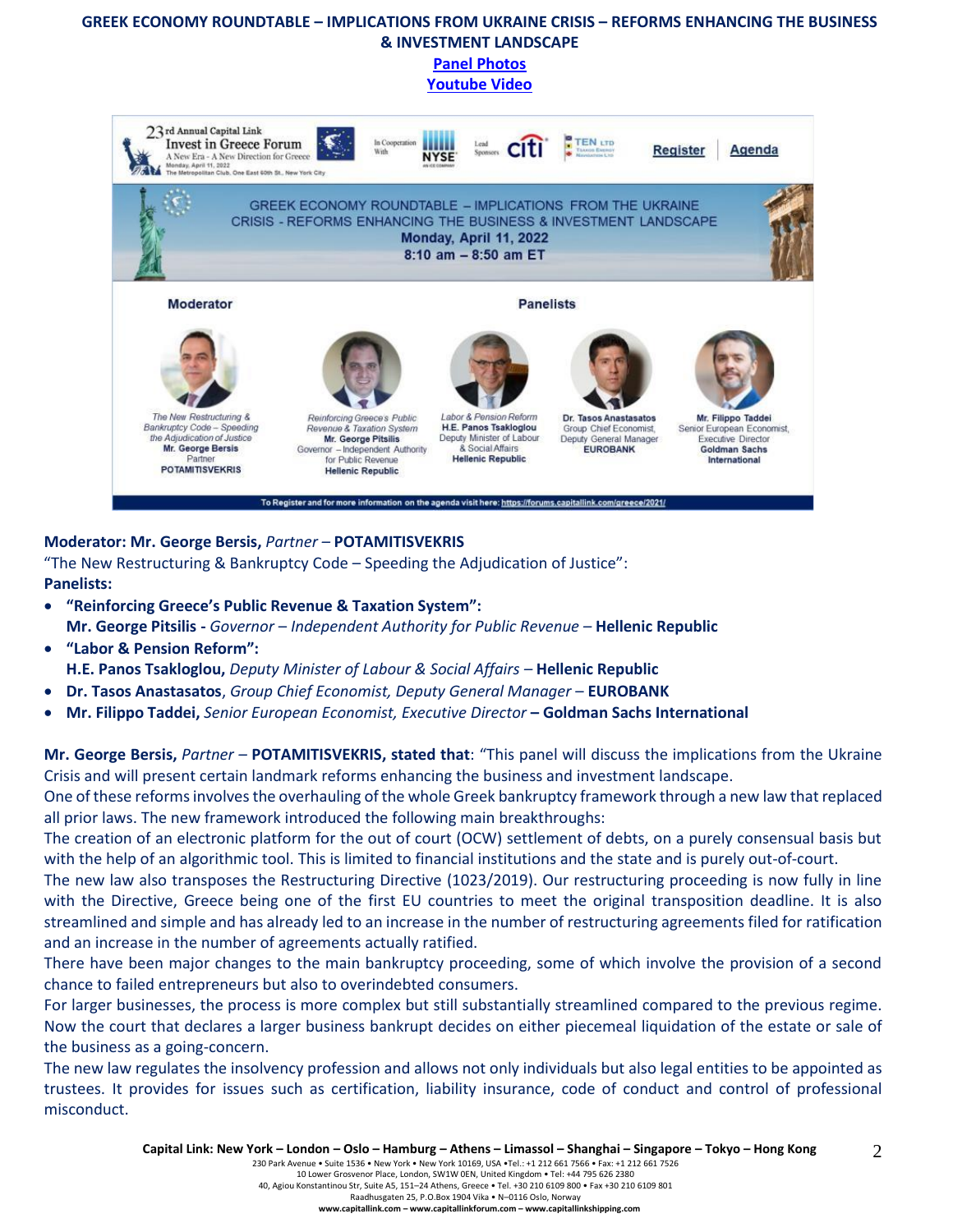The aim was also to address deficiencies that hampered the proceedings under the previous regime, such as, procedural abuse, especially in connection with stays of execution, limitation of judicial intervention, strengthening of the role of creditors in critical decisions, but also, broadening of the scope of the protections afforded to honest but failed businesses. The new proceedings make extensive use of electronic means for registration, publication of procedural stages and decisions, voting among the parties as well as applications and submissions. Not least, the new electronic platform facilitates greatly the collection of statistical data and should allow us to identify mistakes and oversights and propose improvements quickly and efficiently.

This law is a critical reform that will encourage the assumption of business risk, allow the resolution of overindebtedness though the quick settlement of debts, increase creditor recovery and restore productive means to productive uses at a much faster rate than before."

**Mr. George Pitsilis -** *Governor* – *Independent Authority for Public Revenue –* **Hellenic Republic highlighted that:** "For decades, we had been reading about an excessive bureaucratic tax system in Greece, with an abundance of complicated procedures and transactions, that had to be implemented only at the tax offices, demanding the physical presence of the taxpayer, both individual and company.

That meant bad quality services with high operational costs for the firms and even higher corruption risks for the economy and society at large.

This is what we are continuously changing at the Independent Authority for Public Revenue during the last six years. We are working on two directions simultaneously:

1. On creating flexible internal procedures for our daily operation, that will make our job more effective and will help us in achieving our objectives, and

2. On continuously building, on developing a relationship of trust with the taxpayers (households and entrepreneurs). Our main objective is to reach every day a better performance level, by removing impediments to efficient management,

while constantly producing and maintaining higher levels of accountability and transparency. We focus on creating and enhancing with taxpayers and investors a relationship, based on credibility and trust.

One of our basic goals remains the simplification of tax transactions to reduce the administrative cost for the businesses. We balance the desire to offer a simple and low compliance cost tax environment for foreign direct investments, with the need to secure that an appropriate share of domestic tax is collected from multinationals.

Tax audits need to be thorough, quick and fair.

In this context, we just try to use effectively what we learn from other countries' tax administration experiences.

That's why, in six years, we have already visited and exchanged know-how with more than 20 countries and contacted and cooperated with their respective tax administrations by attending and contributing in seminars on audits and organization models.

And that's why we continuously invest in digitalizing our services and infrastructure, the Recovery and Resilience Program being our driving force of digital transformation of our Tax Authority.

It is our belief that if we want to build our relationship with the taxpayers on trust, we should be effective in combating tax evasion, and be true and consistent towards them.

Because fairness is credibility.

**H.E. Panos Tsakloglou,** *Deputy Minister of Labour & Social Affairs –* **Hellenic Republic mentioned that:** "The twin deficits of the late 2000s led to the painful adjustment programs of the Greek economy of the last decade. The most important factor contributing to the budget deficit were the deficits of the social security system, while the loss of competitiveness that was leading to large current account deficits was primarily due to rising unit labor costs which, in turn, were due to a large extent to labor market rigidities. At the same time, despite sharp increases in social spending in the years before the crisis, Greece social protection system remained very inefficient, as demonstrated by the persistently high levels of inequality and poverty.

During the last decade several reforms were undertaken to make the Greek labor market more flexible, to reform the pension system and contain its spending as well as to improve the efficiency of the social protection system. Greece' ranking improved in several league tables, but more effort is certainly needed.

Despite the inevitable delaying effect of the pandemic, the new government embarked on a bold reform program that includes several reforms affecting the labor market, the pension system and social protection.

3 A new labor law passed through Parliament in 2021, modernizing the legal framework that was dated back to 1980s. Among other arrangements, it contains provisions for the regulation of employment through platforms, for telework, for working time arrangements and for the introduction of the "digital labor card" that will record working hours in detail in

Raadhusgaten 25, P.O.Box 1904 Vika • N–0116 Oslo, Norway **www.capitallink.com – www.capitallinkforum.com – www.capitallinkshipping.com**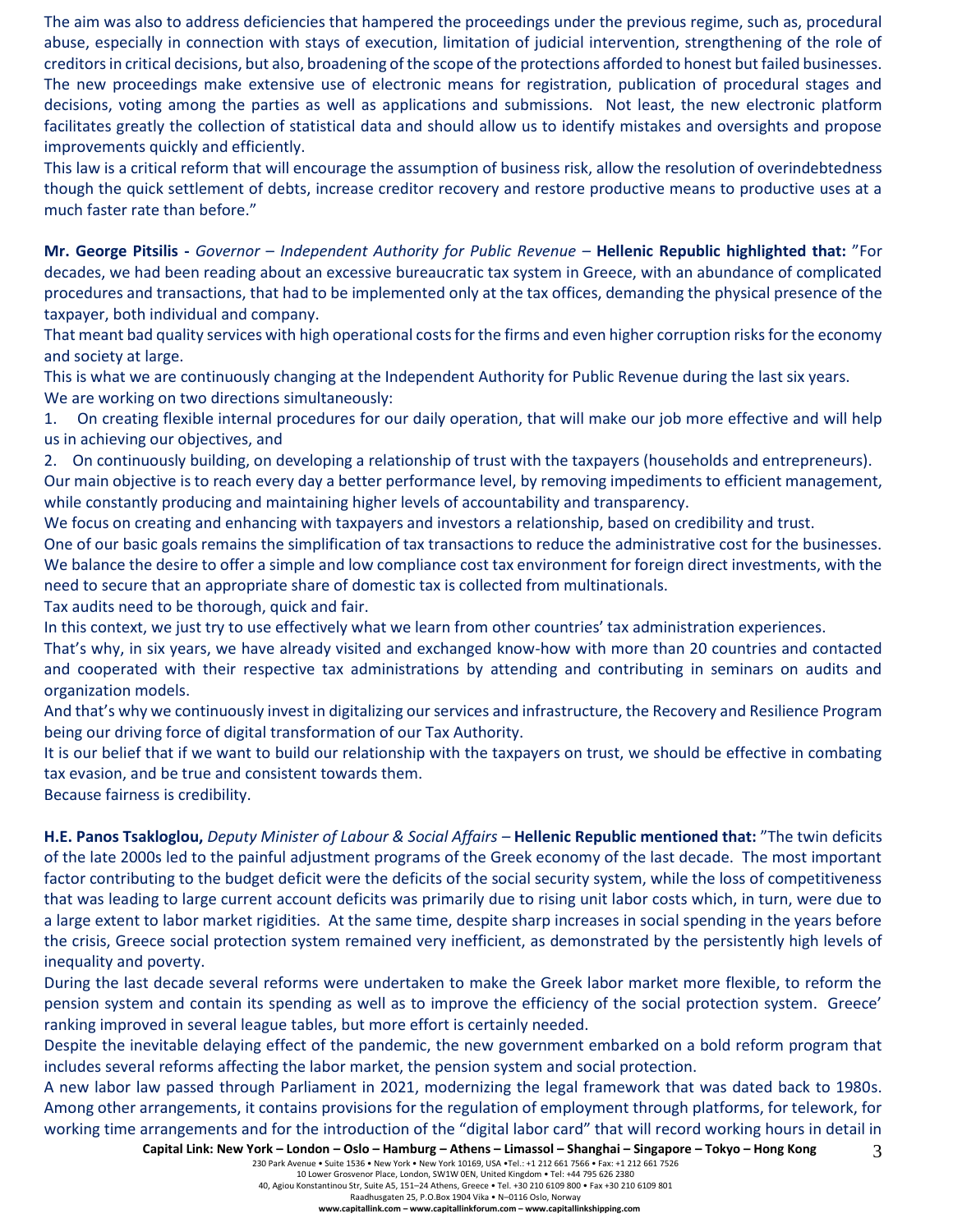real time. Further, it upgrades the Labor Inspectorate to an Independent Authority and contains articles aiming to facilitate work and family life.

Regarding pensions, a recent important reform aims to gradually transform the auxiliary (supplementary) pension system from distributive to fully funded. Individual accounts are created for new labor market entrants from 2022 onwards. The reform aims to reduce the exposure of social security to the deteriorating demographic trends, to increase savings which - to a considerable extent - will be invested in the Greek economy, thus boosting growth, to provide strong disincentives for uninsured labor and deliver higher pensions to the next generations of workers.

Further, a number of pieces of legislation were adopted aiming to enhance the welfare safety net, as well as help families with children. In both cases, an implicit objective is the enhancement of labor market participation. In the first case of members of disadvantaged groups and in the second case of mothers.

During the pandemic and despite the high level of public debt, the Greek government took measures that, literally, left nobody unprotected. The recovery of the Greek economy in 2021 was impressive and the medium-term growth prospects look good, partly due to the expected influx of RRF resources. The rate of unemployment is declining fast, recently reached its lowest level in a decade and the trend is expected to continue. Our aim is to reverse the "brain drain" of the last decade, to "brain gain". Notwithstanding the negative consequences of the Ukrainian crisis, the reform process will continue unabated and the positive effects will enhance the growth prospects of the economy. "

**Dr. Tasos Anastasatos**, *Group Chief Economist, Deputy General Manager* – **EUROBANK, stated that:** "the Greek economy, after a quick recovery in 2021, which allowed it to reclaim the bulk of pandemic-induced losses, had entered 2022 with leading indicators signaling prospects for dynamic growth. The Ukrainian crisis, as in the entire European economy, may temporarily cause a deceleration of growth and increase in inflation but it will not overturn realization of the Greek economy's potential. The size of impact will depend on a multitude of factors, including the duration of war, nature and duration of EU sanctions and monetary and fiscal policy measures. The direct impact of the crisis will be limited as trade, tourism and financial links with Russia and Ukraine are relatively small. Yet, Greece has an exposure on Russian imports on its energy mix and increased uncertainty may affect consumption and investment in the short term. On the other hand, latest information points to unabated activity in a number of sectors and there are expectations of a strong tourist season, upon normalization of the Ukraine situation. In addition, Greece will benefit from RRF (2nd largest beneficiary in the EU as a percentage of its GDP), MFF 2021-2027, and EIB funds. These funds, along with mobilized private and banking capital, not only provide amble liquidity, but also assist in the transformation of Greece's production model towards exports- and investments-driven sustainable growth. This can be achieved via channeling of resources in selected economic activities (green transition and digitization in particular), as well as via the structural reforms that accompany disbursement of funds. Economic prospects are supported by accommodative monetary policy -flexible reinvestment of expiring GGBs purchased under ECB's PEPP up to end 2024-, continued fiscal support measures, a cash buffer in excess of €31bn, and greatly improved financial conditions (Greek banks' radical reduction of NPEs, ample liquidity and capital adequacy)."

**Mr. Filippo Taddei,** *Senior European Economist, Executive Director* **– Goldman Sachs International pointed out that:** " The invasion of Ukraine is not just a tragic event but a major aggregate shock on the European economy. The surge in energy prices hampered the disposable income of the European consumer and reduced economic activity by increasing production cost. Even before the invasion of Ukraine, all major energy and metal markets were already in deficit and the latest event has only exacerbated this structural issue. The Greek economy was gearing up to start a multi-year investment cycle, boosted by the tailwind of reopening, global demand for services and European fiscal support worth some 17% of GDP. But such investment plan to transform the structure of the economy requires energy, commodities and critical raw materials to adopt better technologies. The war, increasing the disruption risk, has put pressure on national governments to leverage their fiscal space until the end of 2022. The Greek government, like others in Europe, faces the hard task of buffering the energy cost push, so strong to likely increase inflation to 9% in the Euro Area, while preserving the Greek economy and keeping it ready to engage the underlying upside potential. Keeping the Greek economy on this narrow path will not be easy, but it will likely provide a very large payoff once the energy emergency is over and the investment cycle will kick in with full strength."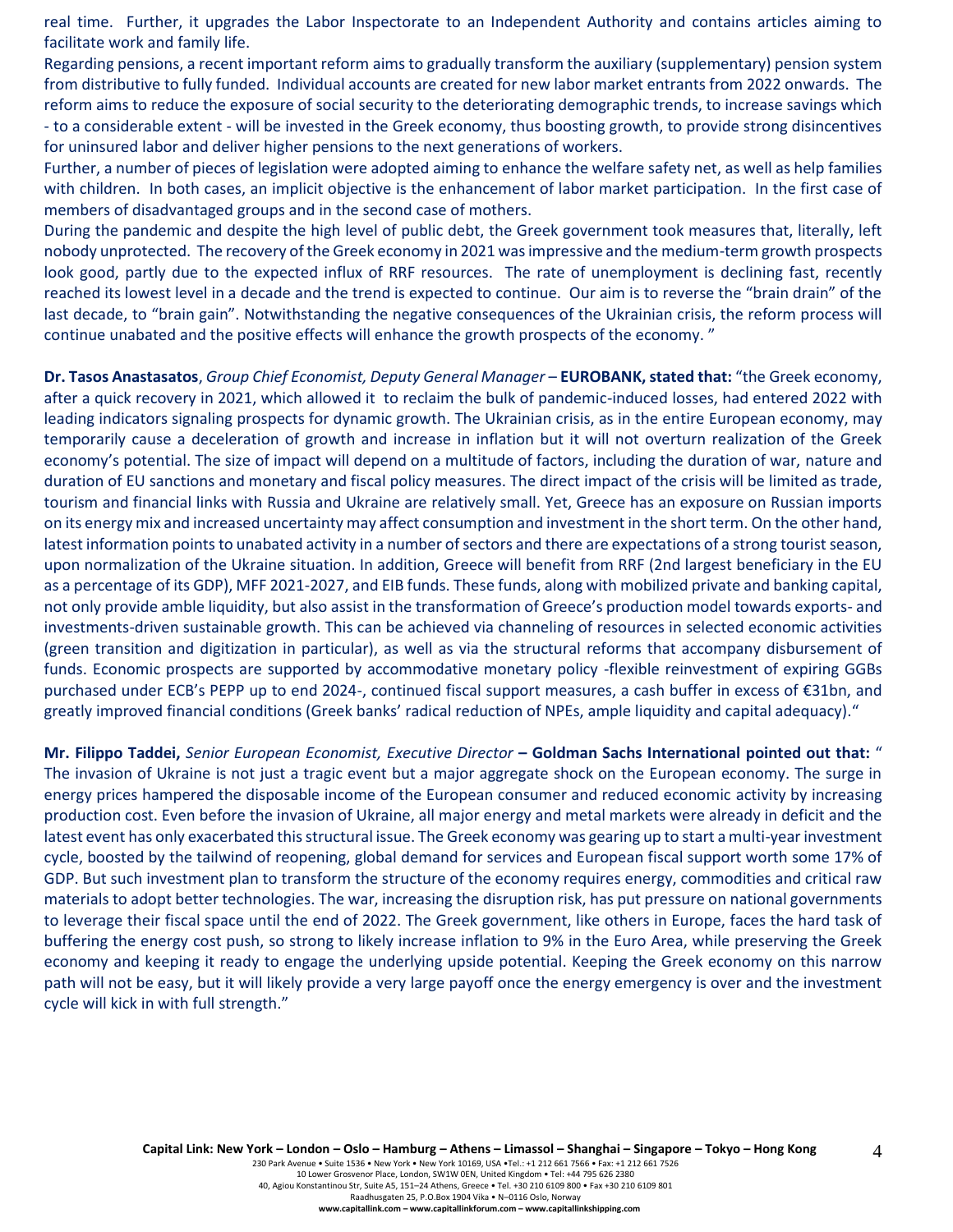#### **GREECE's FORAY INTO THE INTERNATIONAL DEBT & EQUITY CAPITAL MARKETS [Panel Photos](https://forums.capitallink.com/greece/2021/images/zip/GREECES-FORAY.zip) [YouTube Video](https://www.youtube.com/watch?v=D-1E68xME-Q)**

|                                                          | 23rd Annual Capital Link<br><b>Invest in Greece Forum</b><br>A New Era - A New Direction for Greece<br>Monday, April 11, 2022<br>The Metropolitan Club, One East 60th St., New York City | With                                                                                                | In Cooperation                                                                                                       | Lead<br>Sponsors                                                                                                           | TEN LTD                                                                                                       | Register                                                                                        | Agenda                                                                                                                                                    |
|----------------------------------------------------------|------------------------------------------------------------------------------------------------------------------------------------------------------------------------------------------|-----------------------------------------------------------------------------------------------------|----------------------------------------------------------------------------------------------------------------------|----------------------------------------------------------------------------------------------------------------------------|---------------------------------------------------------------------------------------------------------------|-------------------------------------------------------------------------------------------------|-----------------------------------------------------------------------------------------------------------------------------------------------------------|
|                                                          |                                                                                                                                                                                          |                                                                                                     |                                                                                                                      | GREECE's FORAY INTO THE INTERNATIONAL DEBT & EQUITY CAPITAL MARKETS<br>Monday, April 11, 2022<br>$9:20$ am $- 10:10$ am ET |                                                                                                               |                                                                                                 |                                                                                                                                                           |
| <b>Moderator</b>                                         | <b>Panelists</b>                                                                                                                                                                         |                                                                                                     |                                                                                                                      |                                                                                                                            |                                                                                                               |                                                                                                 |                                                                                                                                                           |
|                                                          |                                                                                                                                                                                          |                                                                                                     |                                                                                                                      |                                                                                                                            |                                                                                                               |                                                                                                 |                                                                                                                                                           |
| Mr. Apostolos<br><b>Gkoutzinis</b><br>Partner<br>Milbank | Mrs. Myriam Zapata<br>Managing Director, Debt<br>Capital Markets.<br>Sustainable Finance ESG<br><b>BNP Paribas</b>                                                                       | Mr. Paul Simpkin<br>Managing Director &<br>Co-Head European<br>Loans & Leveraged<br>Finance<br>Citi | Mr. Dimitris Kofitsas<br><b>Head of Greece</b><br><b>Investment Banking</b><br>Coverage & Financing<br>Goldman Sachs | Mrs. Alexandra Konida<br>Managing Director.<br>Head of Wholesale<br><b>Banking Greece</b><br><b>HSBC Greece</b>            | Mr. Morven Jones<br>Managing Director.<br><b>Head of Debt Capital</b><br><b>Markets</b><br><b>EMEA Nomura</b> | Mr. Dimitrios<br>Tsakonas<br>Director General<br><b>Public Debt</b><br><b>Management Agency</b> | Mr. Konstantinos<br>Alexandridis<br>CFO<br><b>Public Power</b><br><b>Corporation of Greece</b><br>- PUBLIC POWER<br><b>CORPORATION S.A.</b><br>(PPC S.A.) |

**Moderator: Mr. Apostolos Gkoutzinis**, *Partner* – **Milbank Panelists:**

- **Mrs. Myriam Zapata**, *Managing Director, Debt Capital Markets, Sustainable Finance ESG* **BNP Paribas**
- **Mr. Paul Simpkin**, *Managing Director & Co-Head European Loans & Leveraged Finance –* **Citi**
- **Mr. Dimitris Kofitsas**, *Head of Greece Investment Banking Coverage and Financing* **Goldman Sachs**
- **Mrs. Alexandra Konida**, *Managing Director, Head of Wholesale Banking Greece* **HSBC Greece**
- **Mr. Morven Jones***, Managing Director, Head of Debt Capital Markets –* **EMEA Nomura**
- **Mr. Dimitrios Tsakonas**, *Director General* **Public Debt Management Agency**
- **Mr. Konstantinos Alexandridis**, *CFO –* **Public Power Corporation of Greece – PUBLIC POWER CORPORATION S.A. (PPC S.A.)**

**Mr. Apostolos Gkoutzinis**, *Partner* – **Milbank commented that:** "The financial environment globally is subject to a number of challenges, including rising interest rates, energy prices and geo-political risks. Greece is financially stable and offers very attractive opportunities for investor yield across a number of sectors. In the new environment, Greek companies will have opportunities to finance their operations and refinance their debt, but more intensely than ever, there will be a flight to quality, strong management teams, strong business plans. Investors will be selective and honest and potential capital markets issuers will need to be prepared and thoughtful. "

**Mrs. Myriam Zapata**, *Managing Director, Debt Capital Markets, Sustainable Finance ESG* – **BNP Paribas stated that:** "The most talked about ESG topics in the past year were related to disclosure and impact reporting. Regulatory bodies across the globe have made a great effort to provide guidance to the broader market on what constitutes a sustainable investment and are increasingly encouraging data sharing to foster transparency and reorient capital flows towards truly sustainable activities. On the debt capital markets product front, Sustainability Linked Bonds emerged as the favourite instrument to communicate on Paris Agreement alignment for issuers who may struggle to have enough projects or expenditures to issue Use of Proceeds labelled bonds. These recent developments represent an opportunity for Greece, as ambitious ESG targets and high quality disclosure become the focus of the international investment community who will see in Greek issuers a valid diversification option in their mission to transition to a cleaner global economy."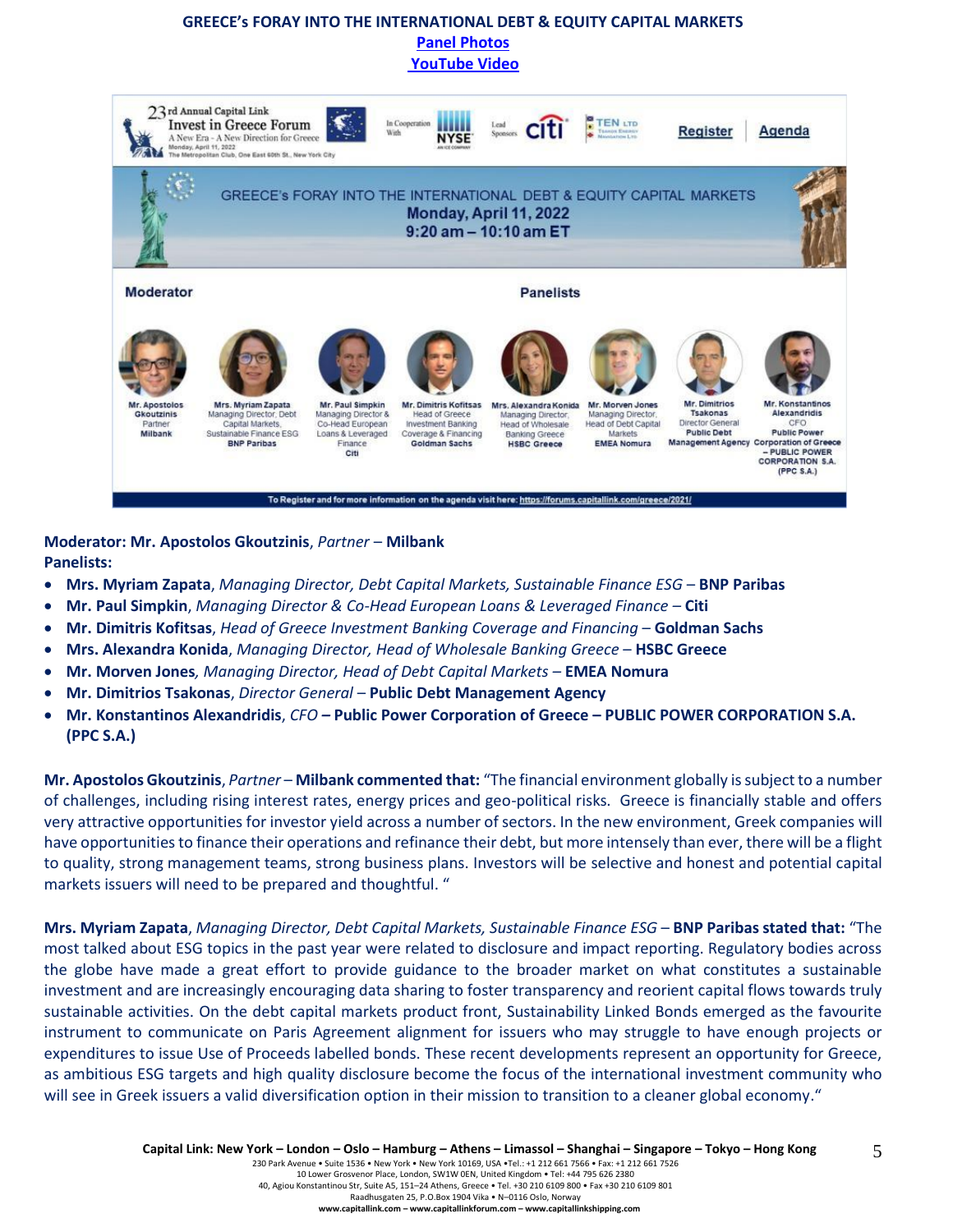**Mr. Dimitris Kofitsas**, *Head of Greece Investment Banking Coverage and Financing* – **Goldman Sachs stated that:** "2021 was a transformational year for the Greek equity market and the Athens Stock Exchange, c\$4bn of new primary capital was successfully raised by 3 companies (Piraeus Bank, Alpha Bank and Public Power Corporation) compared to almost zero equity issuance over the past 6 years. Greece is back in the radar of the international investor community and we should see more companies to access this untapped pool of capital to fund their growth plans. Greek equities offer a unique combination of value and growth ie valuations are attractive compared to core Europe and profitability growth is expected to be higher than the European average in specific sectors."

**Mrs. Alexandra Konida**, *Managing Director, Head of Wholesale Banking Greece* – **HSBC Greece highlighted that:** "At HSBC, given our global presence and relationships with clients across industries, geographies and client groups, we recognize the critical role we can play in helping to catalyze change and finance the industrial transformation required to decarbonize the global economy. As part of driving the transition to net zero, we aim to provide and facilitate between \$750bn and \$1tn in sustainable finance and investment by 2030 to support customers in their transition to net zero and sustainable future.

The urgency on climate change continues to intensify and stakeholders' expectations have evolved over the last year. The recent energy crisis will require actions in the short term to ensure energy security but the overarching imperative, over this decade and subsequent decades, to accelerate investment into the clean energy transition remains critical.

Partnering with our clients, unlocking finance for clean technology, infrastructure and skills, and being clear on our science-based expectations for the transition, will enable our clients to play their part in helping the world reach a net zero future.

In Greece, there are significant investments under way in areas such as renewable energy, circular economy, clean technologies and digital transformation. Supporting our clients in accessing capital to realize these investments and progress towards their transition to a sustainable future is of key importance to HSBC. As a leading bank for sustainable finance, we have led the efforts of Greek issuers over the past year in accessing the international debt capital markets with ESG linked instruments, like Green Bonds and Sustainability Linked Bonds, pioneering the market with the first ever Sustainability Linked Bond issued in the European High Yield Bond market.

HSBC secured six Environmental Finance Bond Awards categories in 2022, revealing the high regard in the market for its structuring and engagement work across green, social and sustainability bonds during 2021."

**Mr. Morven Jones***, Managing Director, Head of Debt Capital Markets –* **EMEA Nomura, sent his message stating that**  2021 was a very active year for Greek issuers in capital markets spread across sectors and asset classes. Issuers took advantage of a benign market backdrop with falling yields, ample liquidity, limited volatility and the improving country risk profile for Greece. Transactions in general received a healthy degree of oversubscription and limited new issue concessions.

The Greek PDMA continued to normalise the sovereign's funding operations with several landmark transactions including the longest-dated syndication post the debt crisis with a 31-year maturity as well as achieving the lowest ever GGB coupon in the 10-year maturity. For the financial sector, capital and MREL targets primarily drove issuance. We witnessed a strong domestic bid for senior transactions and an increase in take-up by international investors as the banks successfully reduced NPL stacks over the course of the year. Corporate supply was predominantly ESG themed as firms funded plans to reduce their carbon emissions and sped up investments in renewable energy. The ESG wrap helped issuers to diversify and expand their international investor base.

This year, with the ongoing volatility and geopolitical risk, only the Greek sovereign has accessed the market to date. Issuers across sectors generally remain liquid and can be flexible with the timing of their funding operations. The Government continues to maintain a large cash buffer limiting the need to issue. We expect continued volatility and narrower issuance windows for the remainder of the year and issuers need to be prepared to tap the markets at short notice. Regular investor engagement will be imperative, in particular when the market backdrop is challenging.

**Mr. Dimitrios Tsakonas**, *Director General* – **Public Debt Management Agency commented that:** "In 2021, Greece (Hellenic Republic – HR) accomplished its mission regarding the completion and the rebuilding of the Greek Government Bonds (GGBs) yield curve, extending the maturity profile of the tradable debt up to 32 years, taking the opportunity and capitalizing on PEPP.

Greece also provided additional supply on outstanding GGBs via re-openings and Liability Management Exercise (LME) of illiquid old GGBs, facilitating the secondary market's operation, reducing distortions caused due to the lack of liquidity.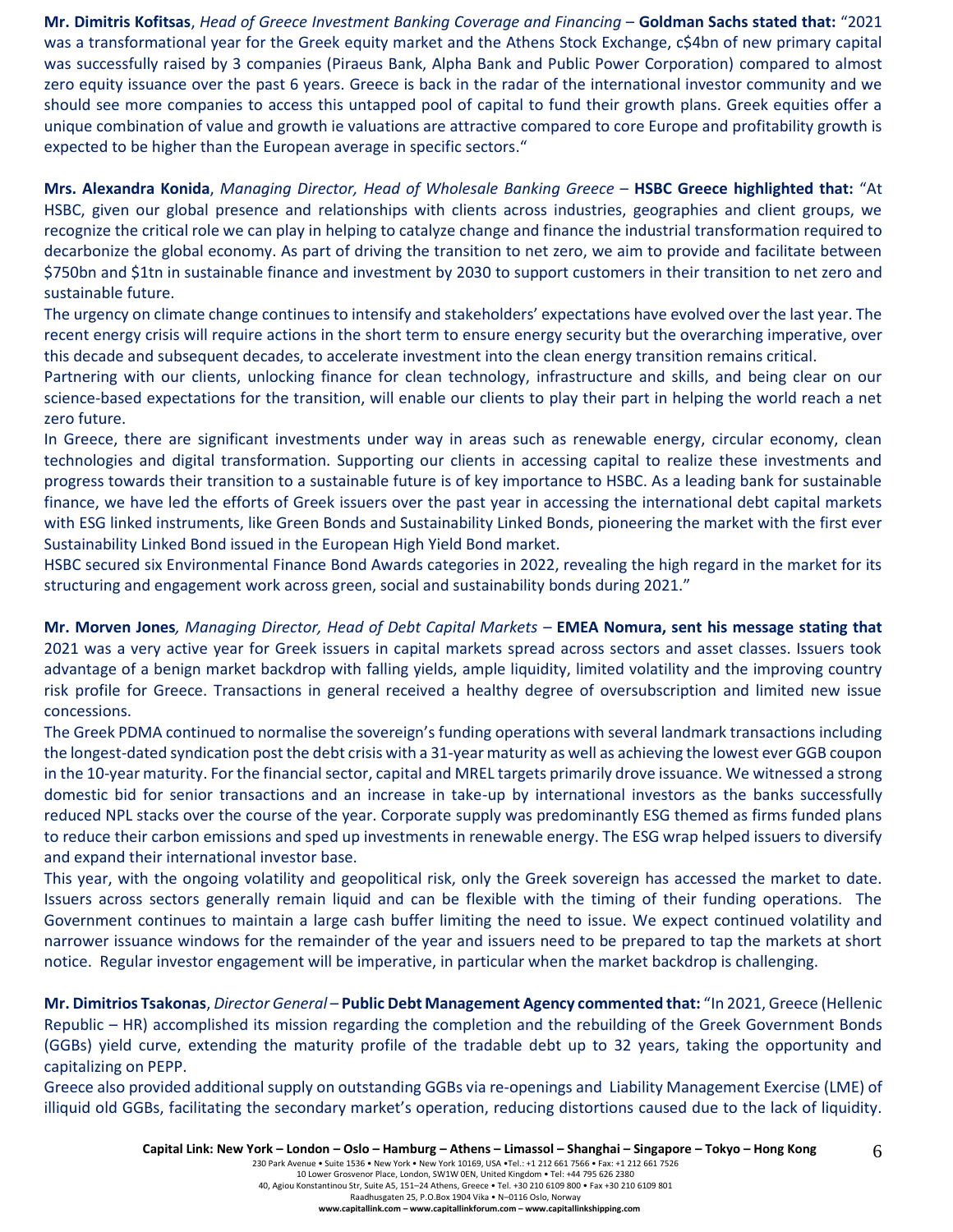Now, a numerous GGB issuances have outstanding amounts that are considered as standard Eurozone Sovereign Issuer's benchmark sizes.

HR's funding strategy for 2022 will be consistent to previous years' since, depending on market conditions and investors' appetite, we'll continue issuing benchmark bonds to fill in gaps remaining of the maturity spectrum, providing liquidity, reducing even further the roll-over risk, preserving a "decent" steepness in the GGBs' yield curve.

HR is also exploring whether to issue green or sustainable bonds, with a debut deal which could be incorporated in the HR's funding strategy of 2022. We are focusing on "green" projects by issuing "green" bonds without rejecting the possibility to expand the scope of the "green" funding strategy incorporating social or projects addressed to sustainability in general. One of the main targets in issuing "green" bonds is the expansion of the investors' base without ignoring the improvement of HR's brand name and the possibility of lowering new funding cost. The incorporation of the "green" element will not change the core of our funding strategy but rather it would be complementary to it.

Moreover, we are targeting in further improving debt sustainability indexes, both Gross Financing Needs and Debt to GDP ratio. This will be achieved through a combination of funding and portfolio management operations, keeping the current historical low levels of the FX and interest rate risk of the Greek debt portfolio, providing additional opportunities to investors regarding their investments in GGBs.

Finally, given the current volatile environment in the capital markets and due to the favorable structure of the Greek debt portfolio and the high cash reserves of the HR, the issuing and management activity for 2022 will be flexible in all its aspects, both in terms of the time of accessing to the markets and the amount of issues, the maturities, etc."

**Mr. Konstantinos Alexandridis**, *CFO –* Public Power Corporation of Greece – **PUBLIC POWER CORPORATION S.A. (PPC S.A.) stated that:** "The current geopolitical crisis that has led to an unprecedent energy crisis demonstrates the necessity for the implementation of Renewables projects the soonest possible so that Greece eliminates at a quicker pace its dependence from fossil fuels and crises coming from abroad; PPC has the most appropriate strategy in order to meet this challenge having today the fastest growing RES platform in Greece. It is uniquely positioned to capture the opportunity in Greece and it plays a critical role for Greece's energy infrastructure. As the largest utility in the country, PPC will play a leading role in the energy transition toward Renewables while providing the country with the needed production to maintain security of supply.

Furthermore, the energy transition across Europe and globally is a reality that we are all experiencing. Ambitious targets have been set by various countries for decarbonization and electrification of the economies in order to reach the net zero emissions goal by 2050. This environment creates unique opportunities for countries, especially the European ones, given that Europe is the driving force for this global energy transition.

Greece, being part of Europe, presents today, perhaps the most attractive opportunity in the region. The Greek capacity mix is due to evolve impressively over the next 5 years, with almost 10GW of additional Renewables capacity to be installed, with optimal conditions in Greece across both photovoltaic and wind power. All of this is supported by a highly, and increasingly, supportive regulatory environment driven by a government that has made the energy transition a key priority.

2021 was a year of significant developments for PPC. We made an impressive comeback in both debt and equity capital markets through the issuance of the first ever HY Sustainability-Linked Bond in the European market and a highly successful Share Capital Increase of €1.35 billion, with a strong international investor base which will allow us to fulfill our key strategic goals. In addition, we proceeded to another milestone transaction through our agreement for the sale of 49% of our participation in HEDNO to Macquarie, a leading infrastructure company worldwide, at the highest multiple paid to date in a Greek infrastructure transaction. At the same time, we continued the operational progress according to our Business Plan, with a special focus on our renewables pipeline, which will further progress in 2022 in order to be able to reap the financial benefits of this growth from 2023 onwards."

**----------------------------------------------------------------------------------------------------------**

# **FORUM OVERVIEW**

The agenda, the topics and the structure of the Conference through 14 thematic Units and with the participation of 64 High Level Speakers, were designed to inform and meet the requirements of international investors by combining the Greek and American governmental perspective, with the perspective of the private sector executives, international financiers and investors. The Forum was held at a critical juncture, as the impact of the pandemic is still being felt in the

7

**www.capitallink.com – www.capitallinkforum.com – www.capitallinkshipping.com**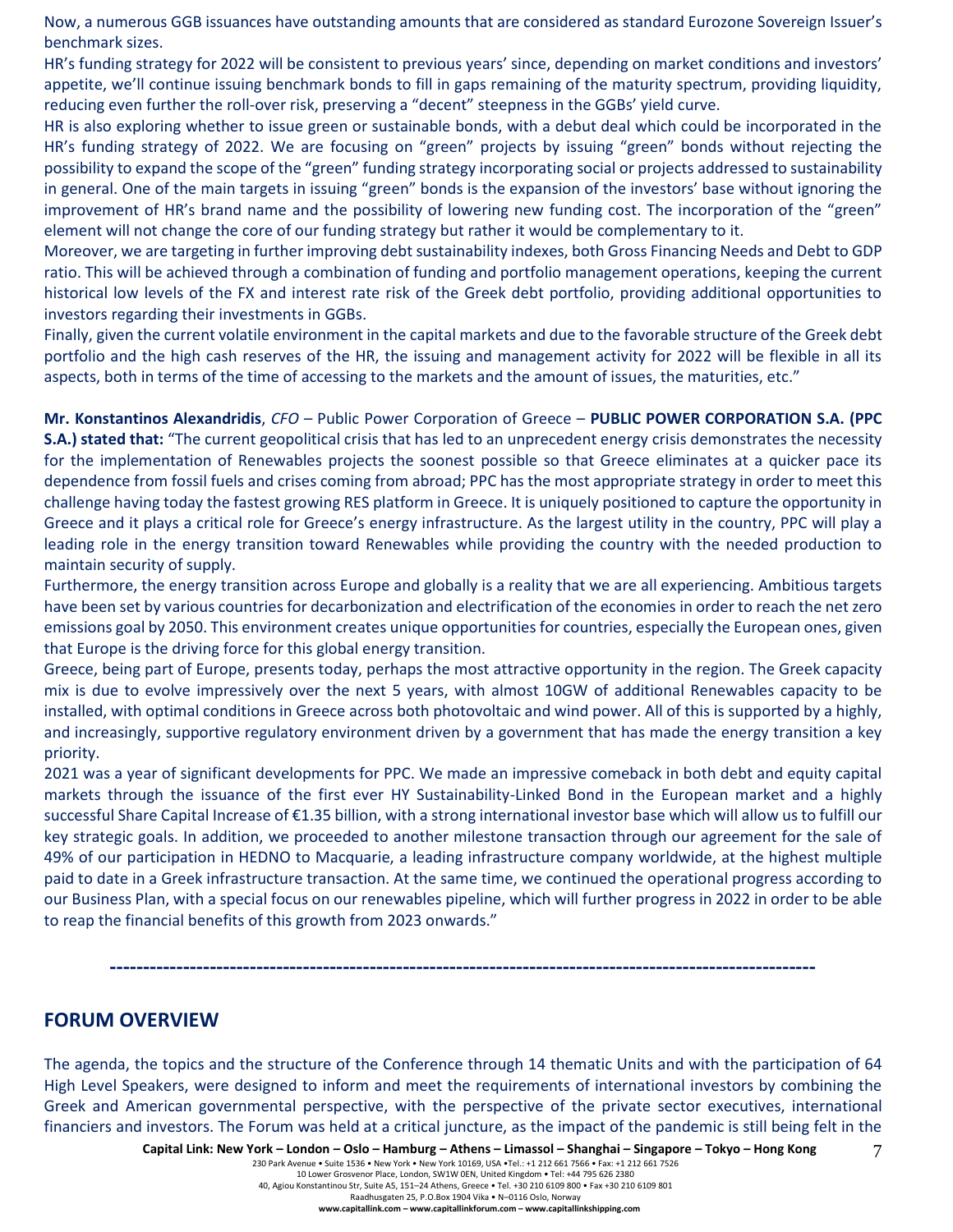global economy. Supply chain problems, inflation trends and increases in energy tariffs are challenges that remain at the forefront. At the same time, the new war in Ukraine has redrawn the geopolitical and energy map of Europe, intensifying the global uncertainty.

**"Capital Link Invest in Greece Forum: A New Era – A New Direction for Greece":** Greece has made a dynamic comeback in the global capital markets and the global investment community but this is the first step. Looking ahead, despite the challenges stemming from the pandemic, there is a new reality and potential in Greece today. Modernization and Investments" are at the heart of the "Greece 2.0" program, the largest plan developed in the modern history of the county aiming to change the economy model, transforming it into a competitive and extroverted one, with a digital and efficient state. The approximately EUR 31 billion that will be disbursed by the Recovery and Resilience Facility - in addition to the funds from the European Development Programs included in the new EU budget for the period 2021-2027, can be the foundation for Greece to attract the significant and additional foreign investments that the country needs.

The Prime Minister of Greece **H.E. Kyriakos Mitsotakis opened the Forum** (via webcast) and delivered the Greek Government's message to International investors, titled **"A New Era – A New Direction for Greece".**

**H.E. Christos Staikouras, Minister of Finance**, Keynote Speaker of the Conference, presented Greek Government's economic strategy, and his speech was titled **"Accelerating Growth - Government Economic Policy & Objectives".**

**H.E. Mr. Adonis Georgiadis**, **Minister of Development and Investments**, and the Chairman & Chief Executive Officer of PFIZER, **Dr. Albert Bourla** were the Keynote Speakers at the formal Luncheon.

Introductory Speeches were made by: **Mr. Stefan Jekel**, Head of International Listings - New York Stock Exchange, **Mr. Jay Collins**, Managing Director, Vice Chairman Corporate & Investment Banking - Citi, and **Dr. Nikolas P. Tsakos**, Founder, President & CEO - TEN Ltd., who spoke on "The State of Greek & Global Shipping".

#### **One-On-One Meetings**

Like every year, the Conference provided foreign investors with the opportunity to network through a variety of "one-toone meetings" with Institutional Investors representing large foreign funds with investment interest in Greece, with listed and non-listed companies, as well as with members of the delegation of the Greek Government.

In cooperation with the investment banks that support the Forum, **group sessions** were organized for the main ministers of the government:

• **H.E. Christos Staikouras, Minister of Finance**, accompanied by Mr. Dimitrios Tsakonas, General Manager - Public Debt Management Organization (ODDIH), and

• **H.E. Mr. Adonis Georgiadis**, **Minister of Development and Investments** accompanied by Mr. Nikos Papathanasis, Alternate Minister of Development & Investments, Private Investments & PPPs, Mr. Gregory D. Dimitriadis, CEO & Member of the Board of Directors – Hellenic Corporation of Assets and Participations SA (HCAP) & Mr. Dimitris Politis, Chief Executive Officer – Hellenic Republic Asset Development Fund (HRAF).

#### **Greek American and International Media**

The representatives of the government and of the participating companies met with the Greek American Media that covered the Forum as well as with representatives of International Media such as: Financial Times, Wall Street Journal, Bloomberg, YAHOO Finance, Reuters, New York Times, Tradewinds.

• **H.E. Christos Staikouras, Minister of Finance, gave interviews to the Financial Times & Wall Street Journal.**

• **H.E. Mr. Adonis Georgiadis**, **Minister of Development and Investments,** gave the following interviews presenting the investment opportunities in Greece:

8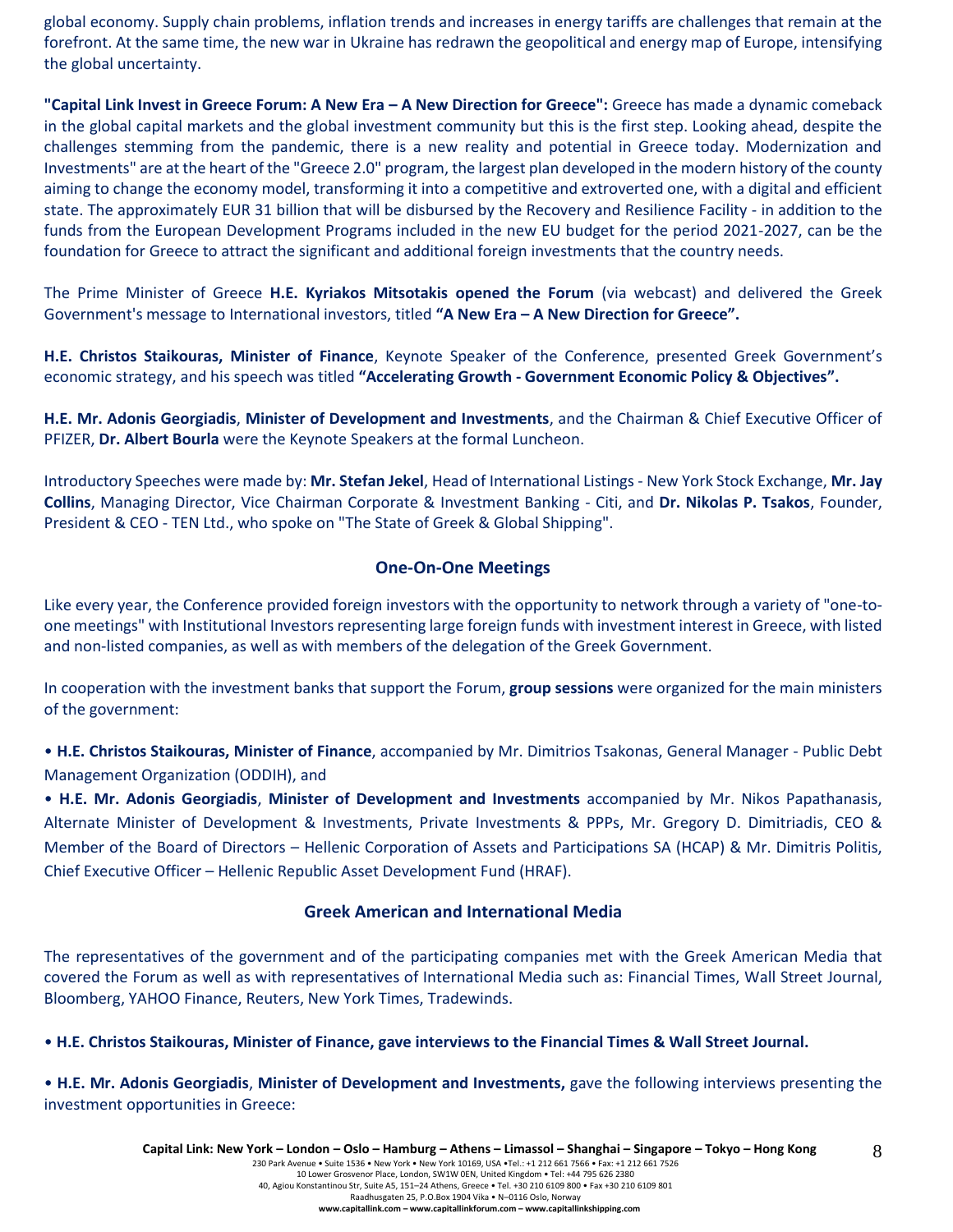1. An interview in Greek at the **Union of Foreign Correspondents**, with the Greek correspondent Mr. Thanos Dimadis. The interview was then displayed on the Foreign Press Correspondents on the American website and on YouTube with English subtitles. The interview was conducted with interior and exterior shooting at the World Trade Center, during which the Minister spoke about trade relations with the United States, energy, investments, development, and other issues related to his portfolio.

2. An Interview in English with Mrs. Susan Tehrani, Vice President of the Association of Foreign Press Correspondents in the United States. Mrs. Tehrani is a correspondent for **WION,** the world's largest network, which broadcasts in 190 countries, including the United States.

#### **OFFICIAL DINNER – AWARD CEREMONY: «2021 HELLENIC CAPITAL LINK LEADERSHIP AWARD»**

The 23rd Annual Capital Link Invest in Greece Forum "A New Era - A New Direction for Greece", concluded with an **official dinner** during which **Mr. Alex Fotakidis**, Partner & Head of Greece - **CVC Capital Partners**, was honored with the **"2021 Capital Link Hellenic Leadership Award", for his outstanding contribution to Greece.**

**CVC Capital Partners and Mr. Alex Fotakidis,** the partner heading the Greek investment team, were recognized for their positive impact on Greece and the Greek economy with their active investment participation raising the profile of Greece as an investment destination within the global investment community. CVC Capital Partners' investments are a direct boost to the Greek economy and also a vote of confidence that can help attract additional foreign investments.

#### **H.E. Alexandra Papadopoulou, Ambassador of Greece to the United States, delivered Welcome Remarks**

The Keynote Address was delivered by **Mrs. Maria Olson**, *Office Director-Office of Southern European Affairs Bureau of European and Eurasian Affairs* – **U.S. DEPARTMENT OF STATE** with the participation of the new *Ambassador-Designate of the United States to Greece*, **Mr. George J. Tsunis.**

**Mr. Panayotis Bernitsas**, Managing Partner - **Bernitsas Law** delivered Opening Remarks.

**Mr. Georgios Papadimitriou**, Partner, Accounts & Markets Leader, Central, Eastern and Southeastern Europe & Central Asia – **EY**, introduced the Honoree **Mr. Alex Fotakidis**, Partner & Head of Greece - **CVC Capital Partners.** 

While receiving the "2021 Capital Link Hellenic Leadership Award", **Mr. Fotakidis** made a keynote speech highlighting CVC Capital Partners' contribution to Greece and stated that CVC has a long-term commitment to invest in the country and will continue playing a positive role as a responsible investor, supporting leading companies and their management teams to deliver on ambitious plans.

The **Capital Link Hellenic Leadership Award** is presented annually to a person or an organization for outstanding contribution in fostering closer ties between Greece and the global business and investment community. Previous honorees were in 2012, **Mr. Andrew N. Liveris**, Chairman and Chief Executive Officer of The Dow Chemical Company, in 2013, **Mr. John Calamos**, Chairman, CEO & Global Co-Chief Investment Officer of Calamos Investments, in **2014**, **Mr. George Logothetis**, Chairman and CEO of Libra Group and in 2015, **Dr. Anthony Papadimitriou**, President to the Board of Directors of Alexander S. Onassis Foundation & Managing Partner of "A.S. Papadimitriou & Partners Law Firm, in 2016, **Mr. Wilbur L. Ross**, Chairman & Chief Strategy Officer of WL Ross & Co., in 2017, **Mr. Andre Calantzopoulos**, CEO – Philip Morris International, in 2018, **Mr. Evangelos Mytilineos**, Chairman & CEO of Mytilineos and in **2019, Mr. John Paulson,** President & Portfolio Manager - Paulson & Co. Inc.

**The Dinner was sponsored by ΕΥ.**

# **TUESDSAY, APRIL 12, 2022**

# **«GREEK AMERICAN ISSUER DAY» at the New York Stock Exchange**

Capital Link: New York - London - Oslo - Hamburg - Athens - Limassol - Shanghai - Singapore - Tokyo - Hong Kong

230 Park Avenue • Suite 1536 • New York • New York 10169, USA •Tel.: +1 212 661 7566 • Fax: +1 212 661 7526 10 Lower Grosvenor Place, London, SW1W 0EN, United Kingdom • Tel: +44 795 626 2380

40, Agiou Konstantinou Str, Suite A5, 151–24 Athens, Greece • Tel. +30 210 6109 800 • Fax +30 210 6109 801

Raadhusgaten 25, P.O.Box 1904 Vika • N–0116 Oslo, Norway

9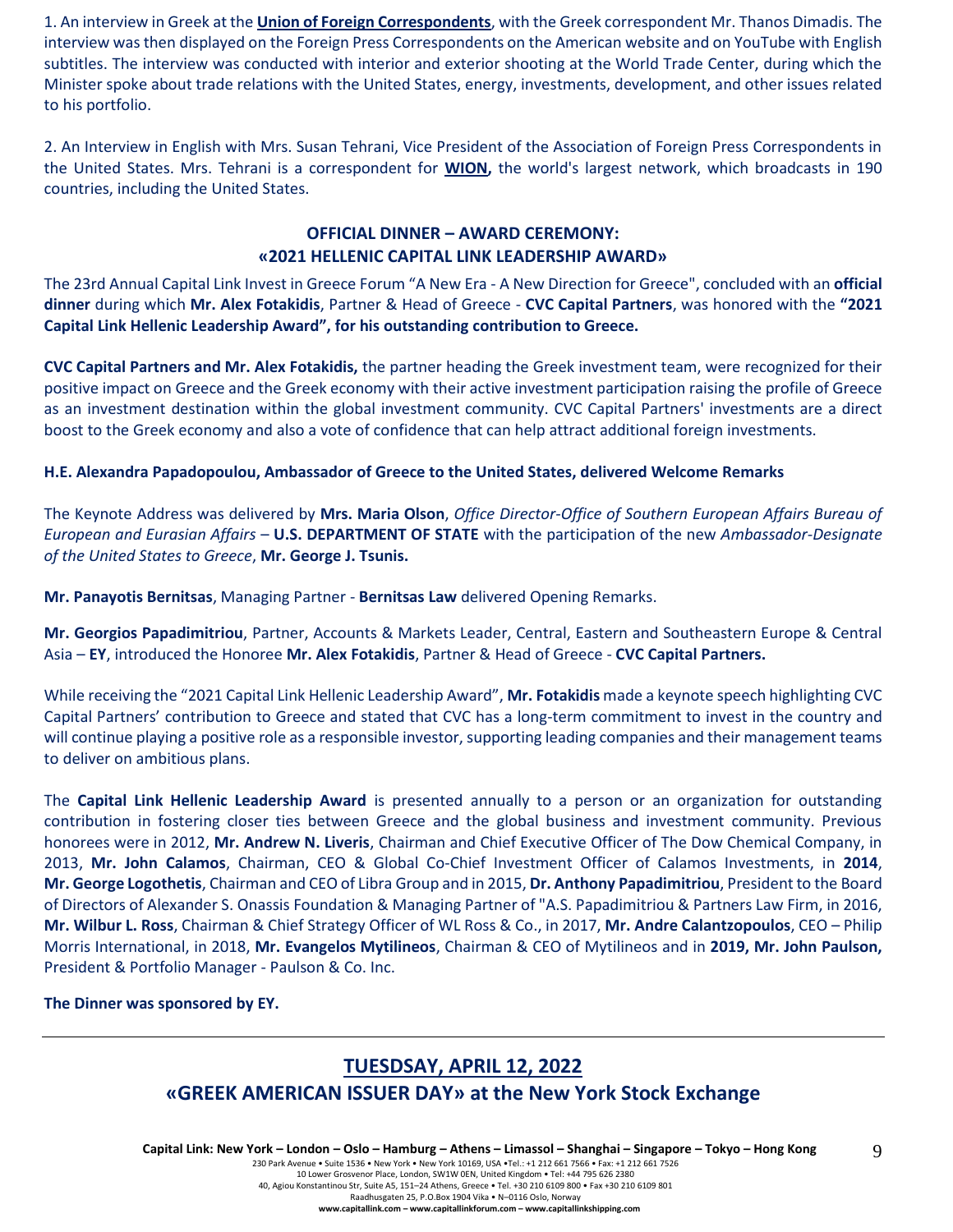Within the context of the 23rd Annual Capital Link Invest in Greece Forum "A New Era - A New Direction for Greece", the New York Stock Exchange in cooperation with Capital Link organized, a special ceremony, in honor of Greece, titled **«GREEK AMERICAN ISSUER DAY at NYSE».**

**New York Stock Exchange (NYSE)** flew the Greek flag on Wall Street and issued special commemorative medals to honor the members of the Greek Delegation.

**Dr. Nikolas P. Tsakos, Founder, President & CEO, TEN Ltd. (NYSE: TNP) and Minister of Finance, H.E. Christos Staikouras, rang the "Opening Bell"**, starting the trading session on Tuesday, April 12, 2022, of the NYSE-New York Stock Exchange, accompanied by **H.E. Adonis Georgiadis, Minister of Development & Investments, H.E. Nikos Papathanasis,** Alternate Minister of Development & Investments, Private Investments & PPPs, **H.E. Panos Tsakloglou,** Deputy Minister of Labour & Social Affairs**, Dr. Konstantinos Koutras,** Consul General of Greece in New York**, Mrs. Olga Bornozi,** Managing Director – Capital Link and **Mr. Nicolas Bornozis,** President of Capital Link and the representatives of NYSE listed companies**, Mr. Τed PETRONE,** Vice Chairman, **NAVIOS GROUP – Mr. Michael BAKAS,** Executive V.P, **AMERESCO – Mr. Christos MEGALOU,** Member of the Board, **SAFE BULKERS Inc. &** Chief Executive Officer of **Piraeus Bank, Mr. Christos Balaskas,**  Vice President & General Manager – Greece**, Eldorado Gold Corporation.**

#### **This year's Forum was honored by the participation of:**

#### **REPRESENTATIVES OF THE GREEK GOVERNMENT**

- **The Prime Minister of Greece, H.E. Kyriakos Mitsotakis**
- **H.E. Christos Staikouras,** *The Greek Minister of Finance*
- **H.E. Adonis Georgiadis***, Minister of Development & Investments*
- **Η.Ε. Nikos Papathanasis***, Alternate Minister of Development & Investments Private Investments & PPPs*
- **H.E. Panos Tsakloglou***, Deputy Minister of Labour & Social Affairs*
- **Mr. George Pitsilis**, *Governor of the Independent Authority for Public Revenue (IAPR), ex-President of Intra-European Organisation of Tax Administrations (IOTA)*
- **Mr. Gregory D. Dimitriadis***, CEO & Member of the Board of Directors –* Hellenic Corporation of Assets and Participations (HCAP)
- **Mr. Dimitris Politis**, *CEO* Hellenic Republic Asset Development Fund (HRAF)
- **H.E. Alexandra Papadopoulou**, *Ambassador* of Greece to the United States
- **H.E. Maria Theofili**, *Ambassador Extraordinary and Plenipotentiary, Permanent Representative* of Greece to the United Nations

#### **US GOVERNEMENT OFFICIALS**

- **Mrs. Maria Olson**, *Office Director-Office of Southern European Affairs –* **Bureau of European and Eurasian Affairs - U.S. DEPARTMENT OF STATE**
- **H.E. Geoffrey R. Pyatt, U.S. Ambassador to the Hellenic Republic (via webcast)**
- **H.E. George J. Tsunis***, Ambassador-Designate* of the **United States to Greece**

#### **SENIOR REPRESENTATIVES FROM GREEK AND INTERNATIONAL ORGANIZATIONS:**

- **Mrs**. **Elizabeth McCaul,** *Member of the Supervisory Board* **European Central Bank**
- **Dr. Albert Bourla**, *Chairman & Chief Executive Officer* **PFIZER**
- **Mr. Stefan Jekel**, *Head of International Listings* **New York Stock Exchange**
- **Mr. Dimitrios Tsakonas**, Director General **Public Debt Management Agency**

#### **LARGE INTERNATIONAL BANKS**

- Ambrosia Capital
- Axia Ventures Group
- **Barclays**
- BNP Paribas

#### **INTERNATIONAL COMPANIES**

- AVIS Greece
- Eldorado Gold
- EY
- Flott & Co. PC

230 Park Avenue • Suite 1536 • New York • New York 10169, USA •Tel.: +1 212 661 7566 • Fax: +1 212 661 7526 10 Lower Grosvenor Place, London, SW1W 0EN, United Kingdom • Tel: +44 795 626 2380 40, Agiou Konstantinou Str, Suite A5, 151–24 Athens, Greece • Tel. +30 210 6109 800 • Fax +30 210 6109 801

Raadhusgaten 25, P.O.Box 1904 Vika • N–0116 Oslo, Norway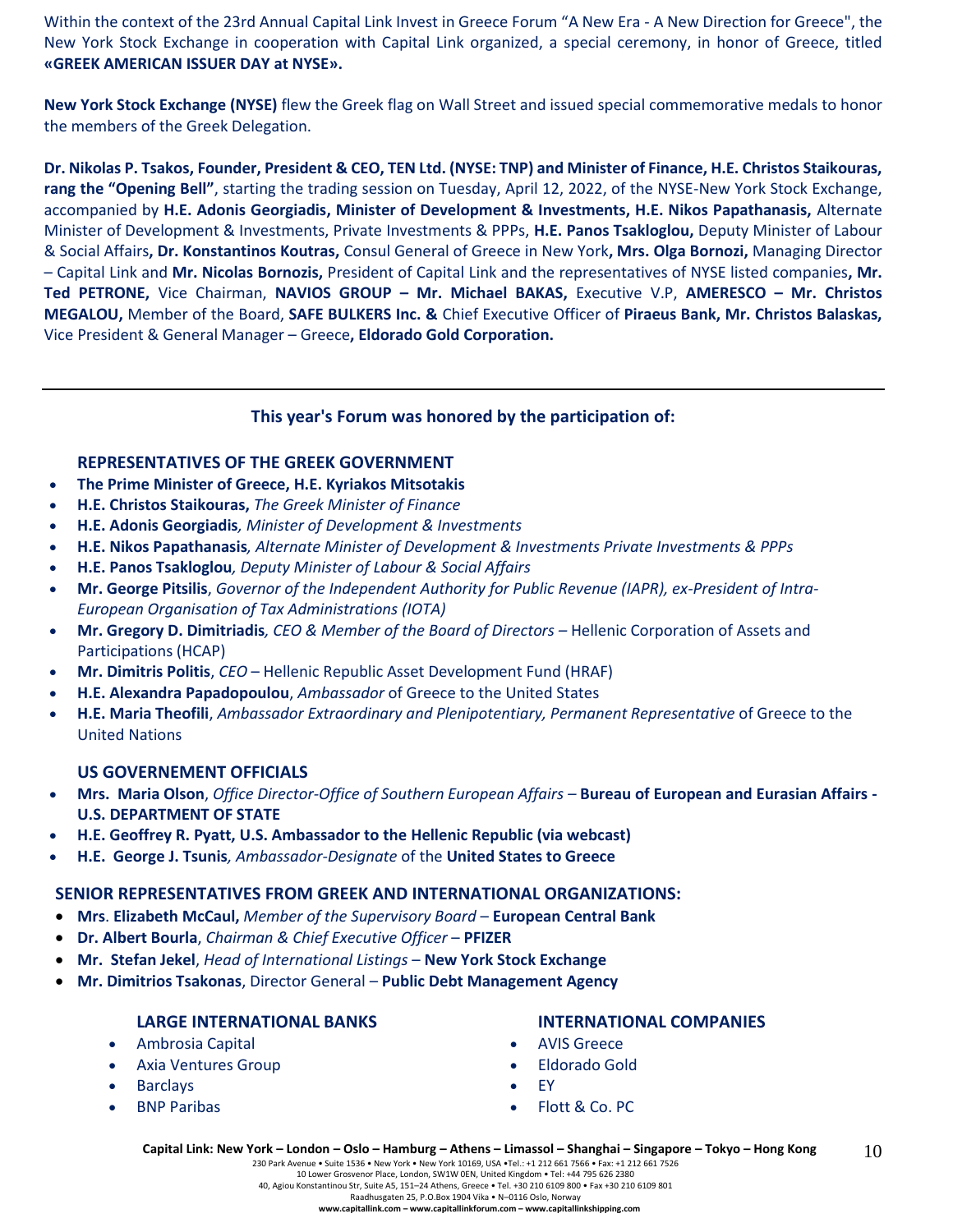- Citi
- Goldman Sachs
- HSBC
- Nomura International

# **EUROPEAN ORGANIZATIONS**

• European Central Bank

# **LISTED COMPANIES**

- Alpha Bank
- Eurobank
- National Bank of Greece
- Piraeus Bank
- Athens Water Supply & Sewage Company SA (EYDAP)
- ADMIE (IPTO) Holding S.A
- DESFA S.A. (Hellenic Gas Transmission System Operator)
- **GEK Terna Group**
- Hellenic Petroleum Holdings S.A. ELPE
- Lamda Development
- OTE Group of Companies
- Public Power Corporation PPC
- **Trastor REIC**

# **INTERNATIONAL INVESTORS**

- Bain Capital Credit
- CVC Capital Partners
- Grifon Capital Partners / Fortress
- Partners Group
- Hill International
- Oliver & Wyman
- NN Hellas
- PFIZER
- York Studios

# **OTHER COMPANIES/ORGANIZATIONS**

- DECA Investments
- Dimand Real Estate Development
- Ellikonos Capital Partners
- EOS Capital Partners
- Greek National Tourism Organization (GNTO)
- Hellenic Medical Society
- Intrum
- PPC Renewables
- Qualco Group
- SMERemediumCap

# **LAW FIRMS**

- Bernitsas Law
- D.C. Christopoulos & Partners
- Dedes & Associates Law Firm
- Kyriakides Georgopoulos Law Firm
- Lambadarios Law Firm
- Machas & Partners Law Firm
- Millbank
- **POTAMITISVEKRIS**
- Reed Smith LLP

# **INTERNATIONAL SHIPPING COMPANIES**

- Navios Maritime Partners
- Tsakos Energy Navigation TEN Ltd.

**---------------------------------------------------------------------------------------------------------------**

# **THE FORUM WAS ORGANIZED:**

# **IN COOPERATION WITH:** New York Stock Exchange

# **SPONSORS:**

*Lead Sponsors:* Citi and Tsakos Energy Navigation - TEN Ltd. are the main sponsors of the Forum for the last 13 years.

*Gold Sponsors:* Barclays • BNP Paribas • EY • Goldman Sachs • Piraeus Bank

*Grand Sponsors:* Alpha Bank • Ambrosia Capital • Athens Water Supply & Sewage Company (EYDAP) • AVIS • AXIA Ventures Group • Bernitsas Law • Eldorado Gold • Greek National Tourism Organisation (GNTO) • Hellenic Petroleum Holdings S.A. • HILL International • HSBC Greece • Kyriakides Georgopoulos Law Firm • Lambadarios Law Firm • Lamda Development • Milbank LLP • National Bank of Greece • NN Hellas • Nomura International • Oliver Wyman • OTE Group of Companies • POTAMITISVEKRIS • Public Power Corporation of Greece – PUBLIC POWER CORPORATION S.A. (PPC S.A.) • PPC Renewables • Qualco Group • Reed Smith

*Sponsors:* D.C. CHRISTOPOULOS & PARTNERS • DEDES & ASSOCIATES LAW FIRM • Eurobank S.A. • GEK TERNA • INTRUM • Machas & Partners Law Firm • York Studios

*Supporting Sponsors:* ADMIE (IPTO) Holding SA • DECA Investments AIFM • Dimand Real Estate • Elikonos Capital Partners • EOS Capital Partners • Flott & Co. PC • SMERemediumCap • Trastor REIC

*Cocktail Reception Sponsor:* Navios Maritime Partners L.P.

#### 230 Park Avenue • Suite 1536 • New York • New York 10169, USA •Tel.: +1 212 661 7566 • Fax: +1 212 661 7526 10 Lower Grosvenor Place, London, SW1W 0EN, United Kingdom • Tel: +44 795 626 2380

40, Agiou Konstantinou Str, Suite A5, 151–24 Athens, Greece • Tel. +30 210 6109 800 • Fax +30 210 6109 801

Raadhusgaten 25, P.O.Box 1904 Vika • N–0116 Oslo, Norway **www.capitallink.com – www.capitallinkforum.com – www.capitallinkshipping.com**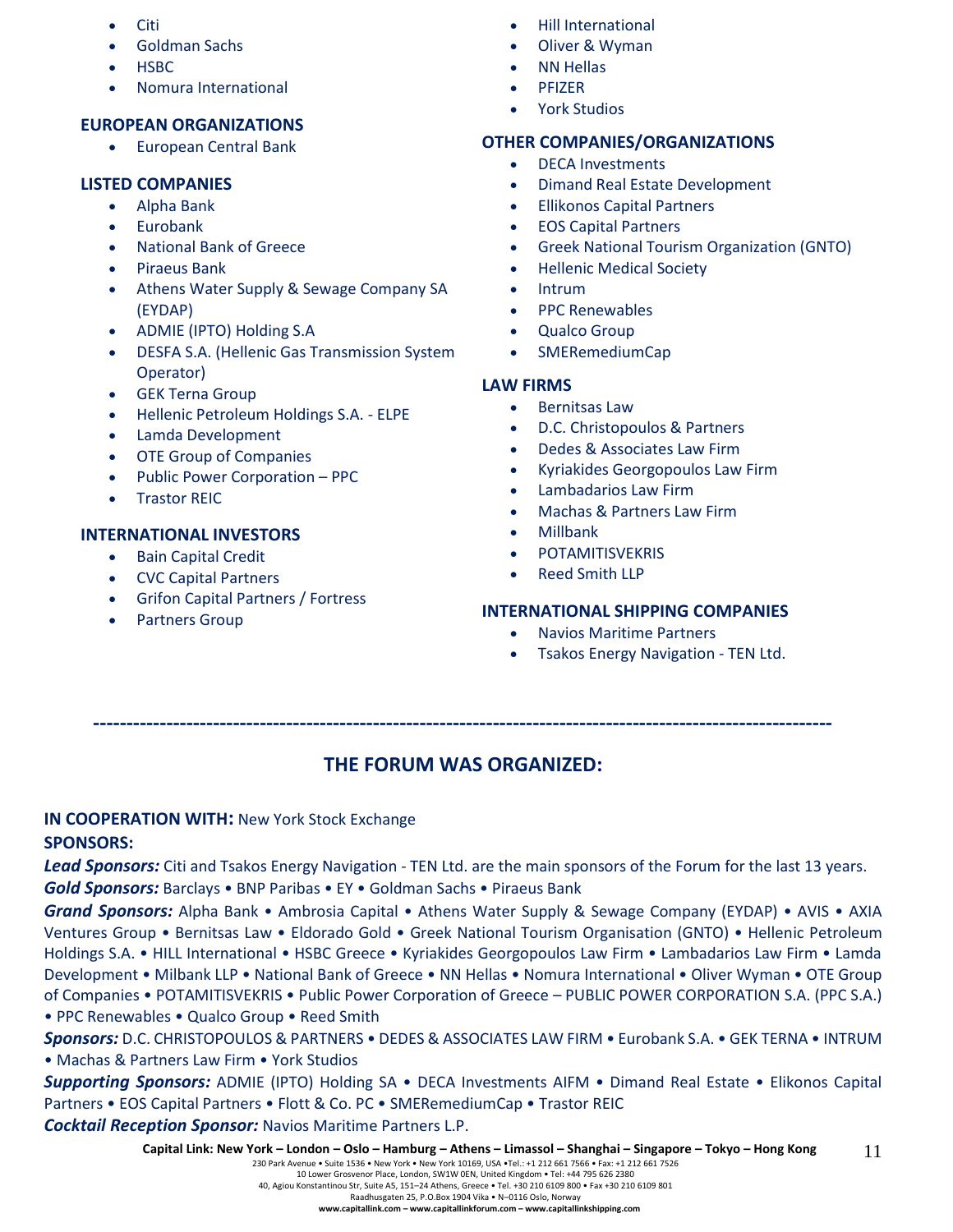#### *Dinner Sponsor:* EY

**SUPPORTING ORGANIZATIONS:** Ministry of Foreign Affairs, General Secretariat for Greeks Abroad and Public Diplomacy, Hellenic Republic • Consulate General of Greece in NY • AHEPA • AHEPA Delphi Chapter 25 • American Hellenic Institute (AHI) • Consulate General of Greece, NY – Trade Office • Cyprus-US Chamber of Commerce • European American Chamber of Commerce, New York • European Financial Management Association (EFM) • Greek American Chamber of Commerce NJ/PA • Hellenic American Bankers Association – HABA • Hellenic American Chamber of Commerce • Hellenic American Women's Council (HAWK) • Hellenic Bankers Association UK • Hellenic Corporation of Assets & Participations • Hellenic Lawyers Association • Leadership 100 • The Hellenic Initiative • World Hellenic Inter-Parliamentary Association

**MEDIA PARTNERS:** Antenna • Antenna Satellite • AllAboutShipping.co.UK • Anamniseis • Banking News • Εθνικός Κήρυξ – The National Herald • Greek Reporter • Hellenic Daily News – NY • Hellas Journal By Mignatiou.Com • Hellenic DNA • Hellenic News of America • MEGA – TO BHMA – TA NEA – in.gr – ot.gr-Οικονομικός Ταχυδρόμος • NGTV • Oikonomiki Epitheorisi – Greek Business File • Athens - Macedonian News Agency • World Energy News

#### **Photos** : [23rd Annual Capital Link Invest in Greece Forum -](https://www.toliosphotography.com/ToliosEvents/CAPITAL-LINK-/23rd-Annual-Capital-Link-New-York-City/n-RHX6QD/) toliosphotography

**View all Forum videos** :<https://www.youtube.com/c/CapitalLinkInc/videos>

**View all replays in our YouTube Forum dedicated playlist** : <https://www.youtube.com/playlist?list=PLVvlqwwjZPWzN93QMVmJrh0-tDgLxzVwE>

### **For further information, please contact: NEW YORK // Ms. Olga Bornozi & Ms. Eleni Bej**  Tel.: +1 212 661 75 66 - Email : [obornozi@capitallink.com](mailto:obornozi@capitallink.com) [; ebej@capitallink.com](mailto:ebej@capitallink.com) ATHENS // Ms. Athena Kosmadaki & Ms. Eliza Terzidi & Ms. Ioanna Georgiou Tel.: +30 210 6109800 Email: [athensoffice@capitallink.com](mailto:athensoffice@capitallink.com) ; [contentmanager@capitallink.com](mailto:contentmanager@capitallink.com) ; marketing@capitallink.com ;

#### **Or please visit:**

<https://forums.capitallink.com/greece/2021/agenda.html> [www.capitallink.com](http://www.capitallink.com/)  [www.capitallinkforum.com](http://www.capitallinkforum.com/)

#### *ORGANIZERS – ABOUT CAPITAL LINK*

Founded in 1995, Capital Link is a New York based investor relations, financial communications and advisory firm with a strategic focus on the maritime, commodities and energy sectors, MLPs, as well as Closed–End Funds and ETFs. Based in New York City, Capital Link has presence in London, Athens & Oslo. Capital Link is a member of the Baltic Exchange and works very closely with the New York Stock Exchange, NASDAQ and the London Stock Exchange as well as with major international and supranational organizations and industry associations in the areas of the firm's strategic concentration.

Our proactive approach, which integrates Investor Relations, Information Technology and Media, enhances awareness and branding for our clients through tailored outreach programs targeting analysts, institutional and individual investors and the financial media complemented by extensive and uniquely powerful marketing platforms. Capital Link offers a full suite of services including strategic and corporate advisory, investor relations, media relations, public and industry relations and the organization of corporate events. Capital Link is also known for the organization of large scale, high quality Investment Forums focusing on maritime transportation and U.S. investment products in key industry centers, such as New York, London, Oslo, Hamburg, Athens, Limassol, Shanghai, Singapore, Tokyo and Hong Kong. The Capital Link Investment Forums feature industry leaders and draw the elite of the global financial and investment communities. The Capital Link brand is widely–recognized and valued worldwide by participants in these communities for combining rich informational and educational content with as well as superior networking opportunities. In addition to conferences, Capital Link organizes Webinars focusing on investment strategies, sectors, critical topics of interest to the investment community and company presentations. Capital Link's global marketing platform enhances the visibility and reach of these events on a global scale that lasts well beyond the date on which each event is held, becoming a continuous reference point for market participants.

Capital Link: New York - London - Oslo - Hamburg - Athens - Limassol - Shanghai - Singapore - Tokyo - Hong Kong 12